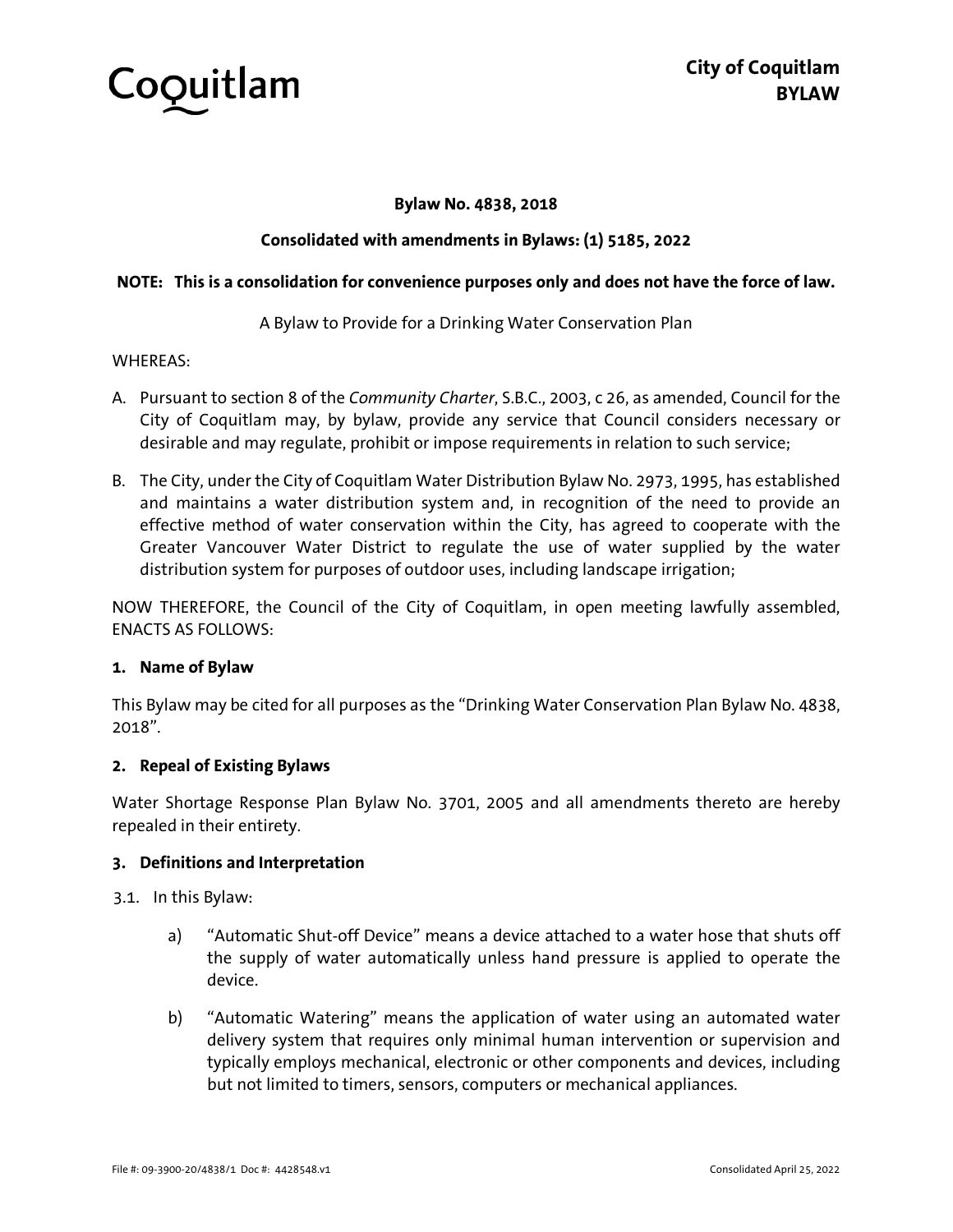- c) "City" means the City of Coquitlam.
- d) "Commissioner" means the Commissioner of the Greater Vancouver Water District.
- e) "Drip Irrigation" means an irrigation system that delivers Water directly to the root zone of the plant at a low flow rate through individual emission points or emitters using droplets of Water, and excludes sprinkler irrigation systems, micro-spray systems, misting systems, and Soaker Hoses.
- f) "Edible Plant" means a plant grown for the purpose of human consumption.
- g) "Engineer" means the City's General Manager of Engineering and Public Works or authorized City representatives.
- h) "Fees and Charges Bylaw" means the Fees and Charges Bylaw in place in the City as amended or replaced from time to time.
- i) "Golf Course" means the greens, tee areas and fairways that are designed and maintained as playing surfaces for golf, but does not include rough areas or lawn areas that are not maintained as playing surfaces.
- j) "Impermeable Surface" means a material added to the surface of the ground, or on the exterior of a building or structure, that is impermeable to water, including but not limited to glass, wood, concrete, asphalt, paving stones and other similar materials.
- k) "Lawn" means a cultivated area that is covered by grass, turf, or a ground cover plant such as clover, including areas such as boulevards, parks, school yards and cemeteries, but excluding Golf Courses, Soil-based Playing Fields and Sand-based Playing Fields.
- l) "Manual Watering" means the application of water using a device or tool that is manually held or operated by a human being, without automatic watering.
- m) "Nematodes" means a biological control targeting the European Chafer Beetle.
- n) "Non-residential Use" means all land use other than residential use as defined in City of Coquitlam Zoning Bylaw No. 3000, 1996, as amended, or any subsequent Zoning Bylaw adopted by the Council for the City.
- o) "Permit" means a permit issued under section 6 in a form approved by the Engineer.
- p) "Person" means an individual, a corporation, a partnership, a society, a municipality, a regional district, the provincial government, or any body appointed or created under an enactment of Canada or British Columbia.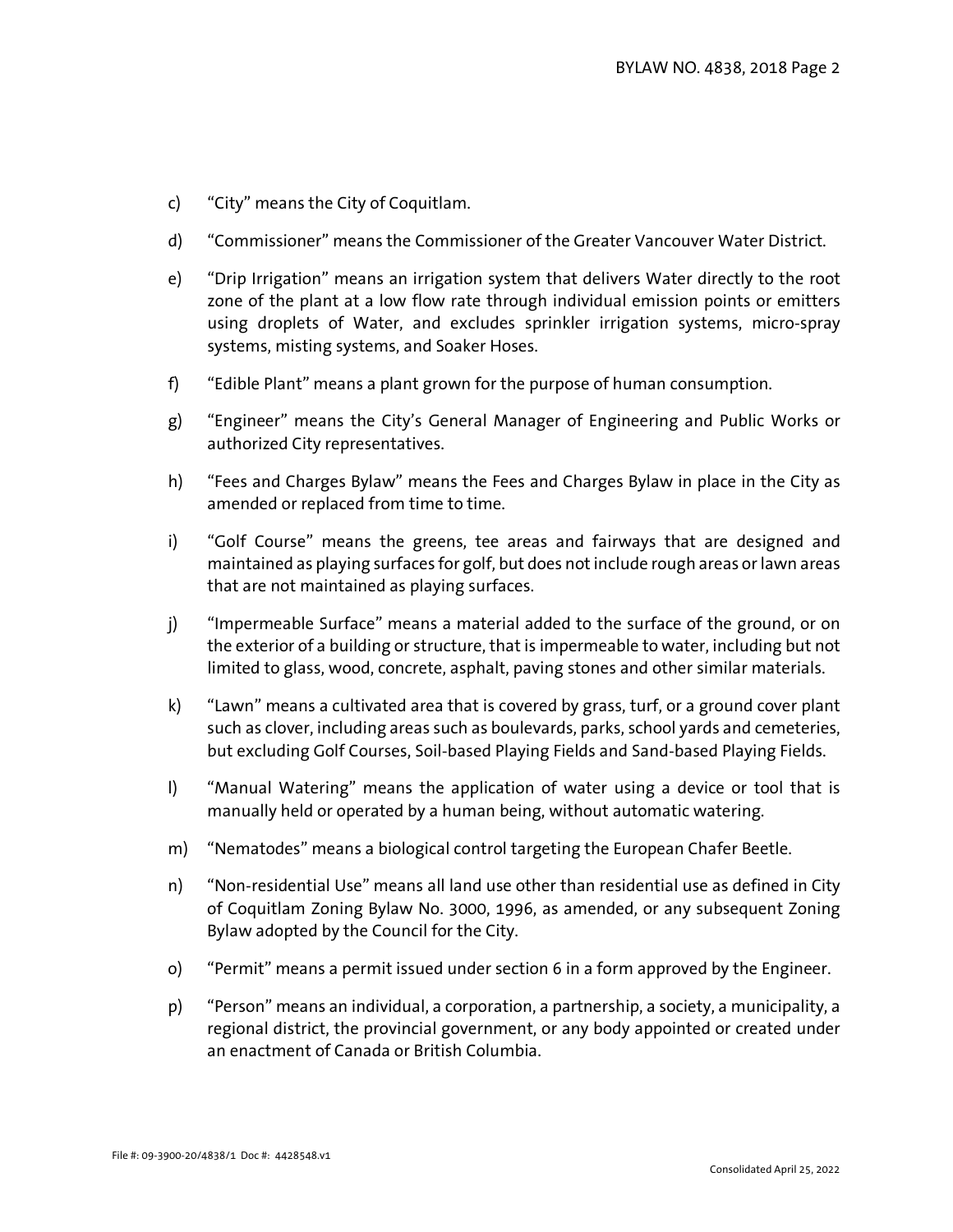- q) "Public Announcement" means an advertisement or public service announcement made in two or more of the following forms:
	- i) a television or radio broadcast from a station that broadcasts to the City;
	- ii) a newspaper or other publication intended for general circulation, including one that is distributed without charge to the reader, that contains news and advertising, and is distributed within the City at least once per week; or
	- iii) online social media, including the City website intended for circulation to residents within the City.
- r) "Restriction Stage" means Stage 1 Restrictions, Stage 2 Restrictions, Stage 3 Restrictions, or Stage 4 Restrictions.
- s) "Sand-based Playing Field" means a field constructed with a highly permeable sandbased root zone over a drainage system with drain pipes bedded in gravel, and is designed and maintained to be playable year-round.
- t) "Soaker Hose" means a garden hose or pipe with small holes that allow water to seep into the ground to the roots of plants, discharging water through the entire length of its porous surface.
- u) "Soil-based Playing Field" means a field covered with grass, sod or turf that is designed and maintained to be played upon, or is used for sporting or other community events and activities, but does not include Lawns, Golf Courses or Sand-based Playing Fields.
- v) "Stage 1 Restrictions" means the restrictions on Water use described in sections 1.1 and 1.2 of Schedule 1.
- w) "Stage 2 Restrictions" means the restrictions on Water use described in sections 2.1 and 2.2 of Schedule 1.
- x) "Stage 3 Restrictions" means the restrictions on Water use described in sections 3.1 and 3.2 of Schedule 1.
- y) "Stage 4 Restrictions" means the restrictions on Water use described in sections 4.1 of Schedule 1.
- z) "Street" includes a public road, highway, bridge, viaduct, alley, right-of-way, sidewalk, and multi-use pathway, and any other way normally open to the use of the public.
- aa) "Water" used as a verb, and "Watering", mean the application or distribution of Water (used as a noun) to lands or plants with any device or tool and include both Automatic Watering and Manual Watering.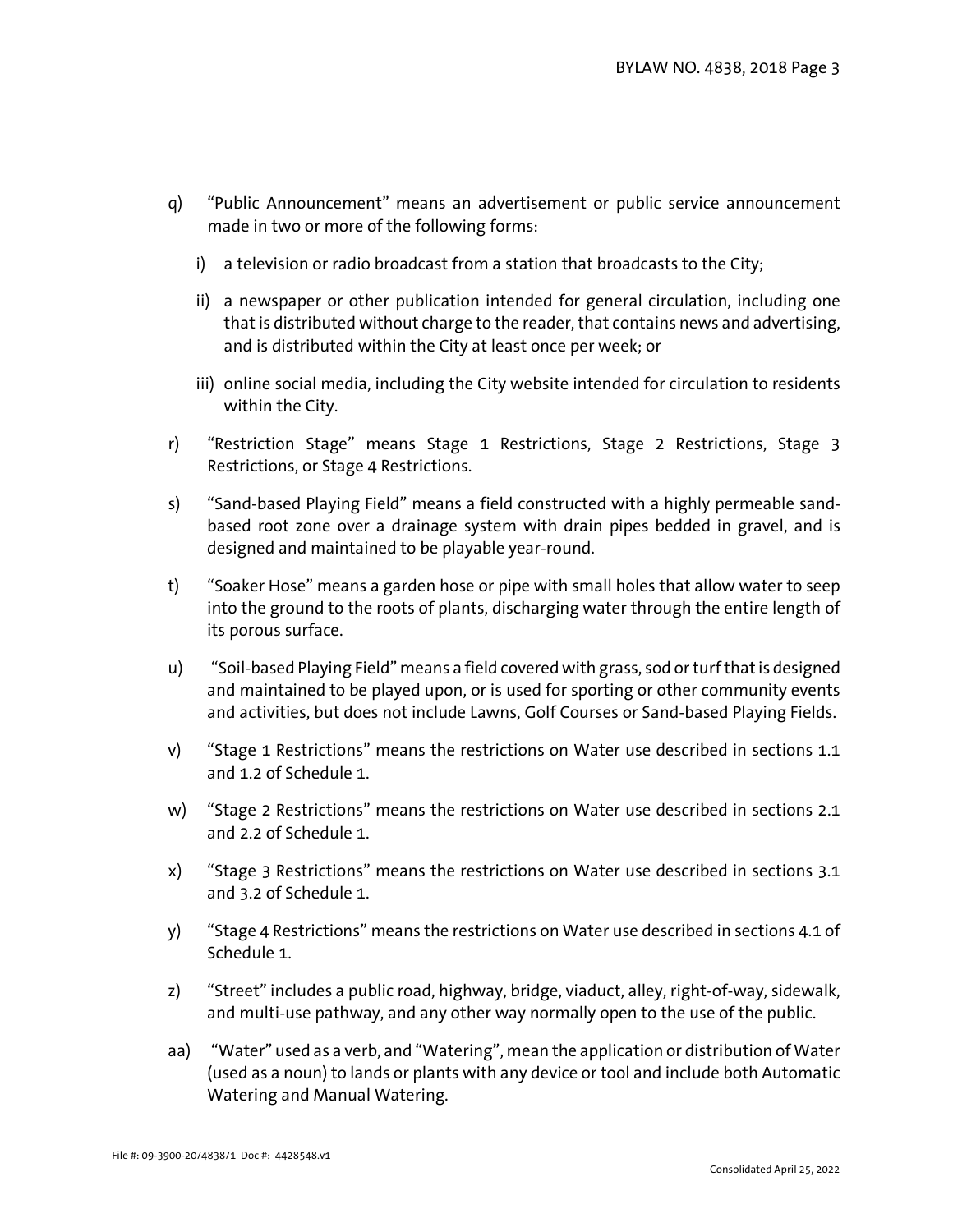- bb) "Water" used as a verb, and "Watering", mean the application or distribution of Water (used as a noun) to lands or plants with any device or tool, including but not limited to a sprinkler, hose, mister, or Drip Irrigation.
- cc) "Water Management Plan" means a plan proposed by the owner or operator of a Golf Course, Soil-based Playing Field, Sand-based Playing Field, cemetery or similar facility approved by the Engineer under section [5.](#page-3-0)
- dd) "Water Play Park" means a recreational facility that is primarily outdoors, where Water is designated for play, including spray pools and wading pools, spray parks, splash pads and water slides.
- 3.2. The schedule to this Bylaw is an integral part of this Bylaw.
- 3.3. The Engineer may delegate some or all of his or her powers and duties under this Bylaw.

## **4. Declaration and Announcement of Restriction Stages**

- 4.1. If the Commissioner activates a Restriction Stage by declaration, the Restriction Stage described in the declaration comes into force in the City seventy-two hours after the City makes a Public Announcement of the declaration.
- 4.2. Stage 1 Restrictions will come into force on May 1<sup>st</sup> of each year without requirement of the Commissioner or the City to make a declaration or announcement.
- 4.3. Stage 1 Restrictions will remain in force until October 15<sup>th</sup> of each year unless declared otherwise by the Commissioner.
- 4.4. When a Restriction Stage comes into force under this section, a Restriction Stage that had been in force, if any, ceases to be in force.
- 4.5. Stage 2 Restrictions, Stage 3 Restrictions and Stage 4 Restrictions may be deactivated by the Commissioner.

## <span id="page-3-0"></span>**5. Water Management Plan**

- 5.1. An owner or operator of a Golf Course, Soil-based Playing Field, Sand-based Playing Field, cemetery or similar facility may submit a proposed Water Management Plan to the Engineer for approval and include the following:
	- a) The historical Water demand from May  $1^{st}$  to October 15<sup>th</sup> of each year;
	- b) The reduction in Water demand from May  $1<sup>st</sup>$  to October  $15<sup>th</sup>$  of each year and for each Restriction Stage under the proposed Water Management Plan;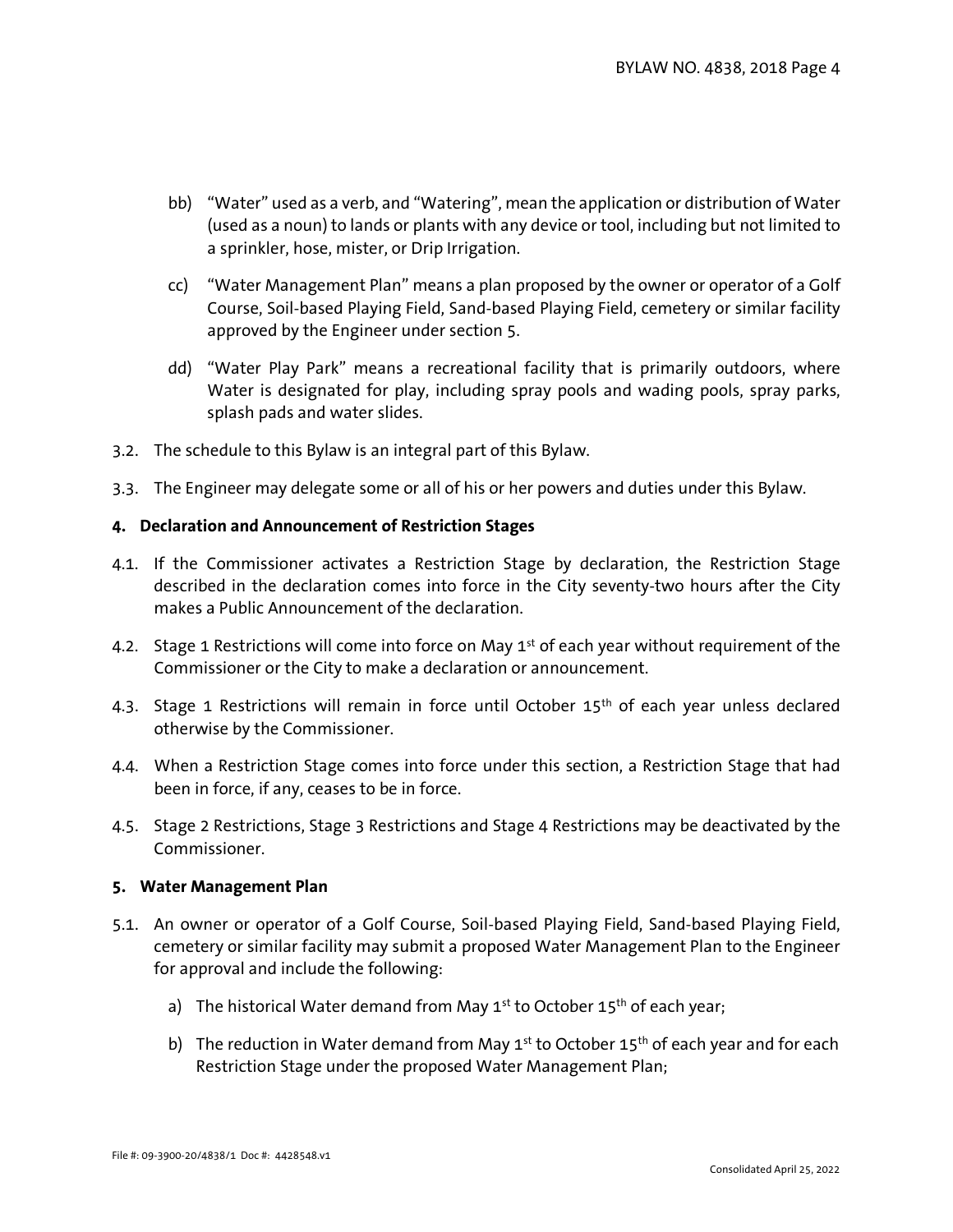- c) The strategy and measures to be followed by the owner or operator to meet the proposed Water demand reductions;
- d) Other information or commitments, conditions or restrictions as the Engineer may require.
- 5.2. The Engineer may approve a proposed Water Management Plan in whole or in part, amend the proposed Water Management Plan, or add such other or further commitments, conditions and restrictions as the Engineer considers advisable.
- 5.3. If the owner or operator consents to adopt the Water Management Plan approved by the Engineer, it shall signify such consent in writing, specifying the date on which the Water Management Plan is adopted, in which case the Water Management Plan shall come into force on the later of the date specified in the notice of consent, or the date on which the Engineer receives the written notice of consent.
- 5.4. If the owner or operator does not consent in writing to adopt the Water Management Plan approved by the Engineer, the Water Management Plan shall be of no force or effect.
- 5.5. If a Water Management Plan is in force, the owner or operator shall comply with all conditions and restrictions set out in the Water Management Plan and the Water Management Plan shall supersede the Watering restrictions that would otherwise apply.
- 5.6. The Engineer may terminate or suspend a Water Management Plan by notifying the owner or operator in writing at least seven days before the termination or suspension date.
- 5.7. An owner or operator may terminate a Water Management Plan by notifying the Engineer in writing, in which case the Water Management Plan is terminated on the later of the date specified in the notice, or the date on which the Engineer receives the notice.

## **6. Permits**

- <span id="page-4-0"></span>6.1. A Person who has installed a new Lawn, either by placing sod or turf or by seeding, or who has installed new landscaping on a substantial part of the outdoor portion of a premises may apply to the Engineer for a Permit authorizing the Person to Water the new Lawn and new landscaping when Stage 1 Restrictions are in force, at times specified in the Permit, at the premises described in the Permit, during the currency of the Permit. A Person who has been issued a Permit prior to the activation of Stage 2 Restrictions may continue to Water the new Lawn or landscaping during the currency of the Permit, except that a person who has been issued a Permit shall not be allowed to Water the new Lawn or landscaping during Stage 3 Restrictions and Stage 4 Restrictions.
- <span id="page-4-1"></span>6.2. The Engineer, upon being satisfied that an applicant qualifies under section [6.1,](#page-4-0) may issue a Permit to the applicant upon payment of a fee prescribed in the Fees and Charges Bylaw.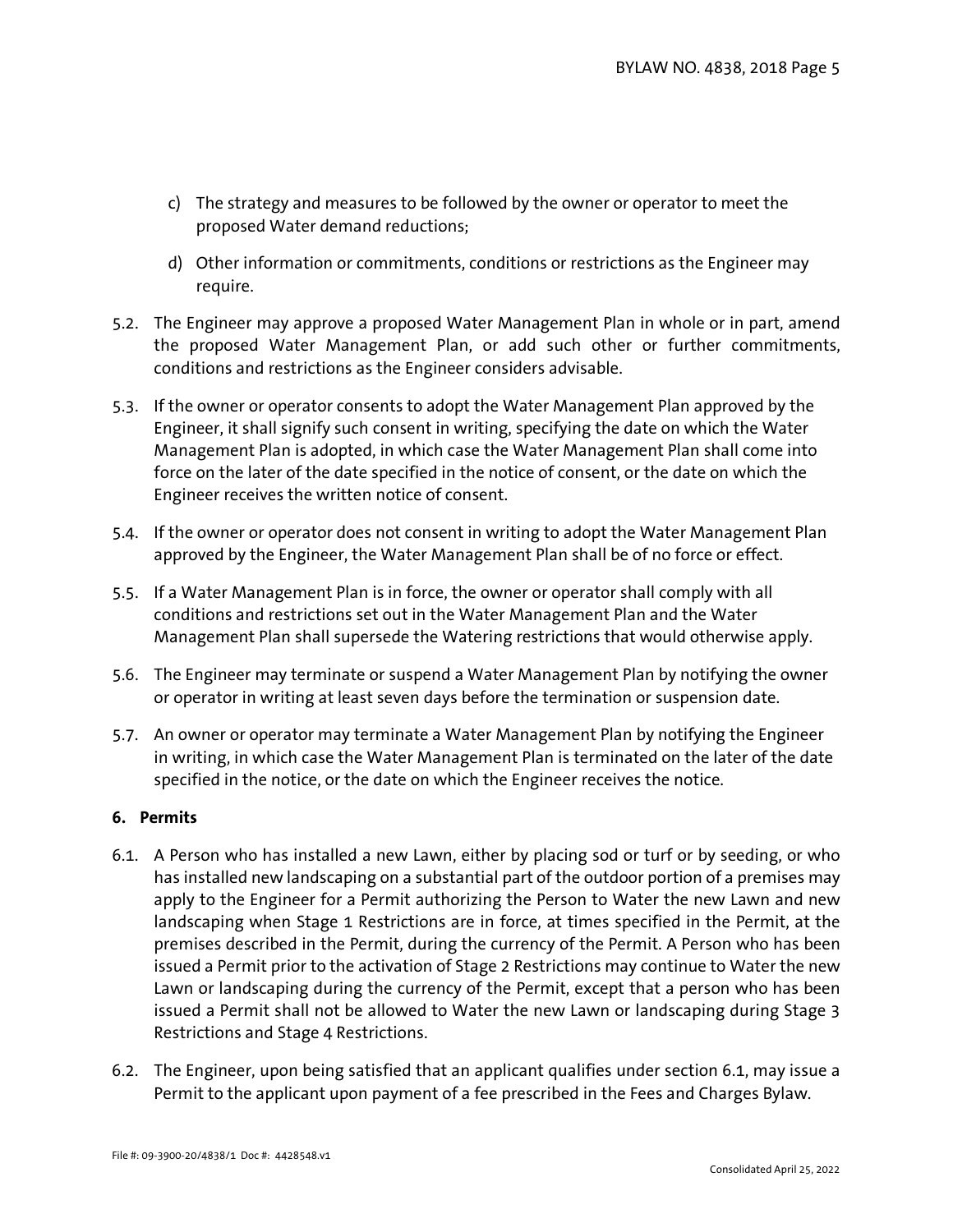- 6.3. A Permit issued under section [6.2](#page-4-1) shall be displayed facing the Street serving the premises, beside the principal driveway from the Street to the premises.
- 6.4. A Permit issued under section [6.2](#page-4-1) shall expire and be of no force or effect 21 days after the date of its issue, unless the Person has been issued an extension under sectio[n 6.5.](#page-5-0)
- <span id="page-5-0"></span>6.5. Before or after the expiration of a Permit issued under sectio[n 6.2,](#page-4-1) a Person may apply for one extension of the Permit on the same terms and conditions as may be imposed under section [6.2.](#page-4-1) Such an extension shall end on or before 42 days from the date of the issue of the initial Permit under section [6.2.](#page-4-1)
- <span id="page-5-1"></span>6.6. A Person who wishes to treat their Lawn with Nematodes in order to control the European Chafer Beetle may apply to the Engineer for a Permit authorizing the Person to Water the Lawn when Stage 1 Restrictions are in force, at times specified in the Permit, at the premises described in the Permit, during the currency of the Permit. A Person who has been issued a Permit to Water their Lawn for treatment of Nematodes prior to the activation of Stage 2 Restrictions may continue to Water the Lawn during the currency of the Permit, except that a person who has been issued a Permit shall not be allowed to Water the Lawn during Stage 3 Restrictions and Stage 4 Restrictions.
- <span id="page-5-2"></span>6.7. The Engineer, upon being satisfied that an applicant qualifies under section [6.6,](#page-5-1) may issue a Permit to the applicant.
- 6.8. A Permit issued under section [6.7](#page-5-2) shall be displayed facing the Street serving the premises, beside the principle driveway from the Street to the premises.
- 6.9. A Permit issued under section [6.7](#page-5-2) shall expire and be of no force or effect 21 days after the date of its issue, unless the Person has been issued an extension under sectio[n 6.10.](#page-5-3)
- <span id="page-5-3"></span>6.10. Before or after the expiration of a Permit issued under section [6.67](#page-5-1), a Person may apply for one extension of the Permit on the same terms and conditions as may be imposed under section 6.7. Such an extension shall end on or before 42 days from the date of the issue of the initial Permit under section [6.7.](#page-5-2)
- 6.11. The Engineer may revoke a Permit issued under section [6.2](#page-4-1) or [6.7](#page-5-2) for any reason.

## **7. Enforcement**

- 7.1. The following individuals have authority to enforce the provisions of this Bylaw:
	- a) Bylaw Inspectors;
	- b) Any member of the Engineering and Public Works Department of the City designated by the General Manager of Engineering and Public Works as Water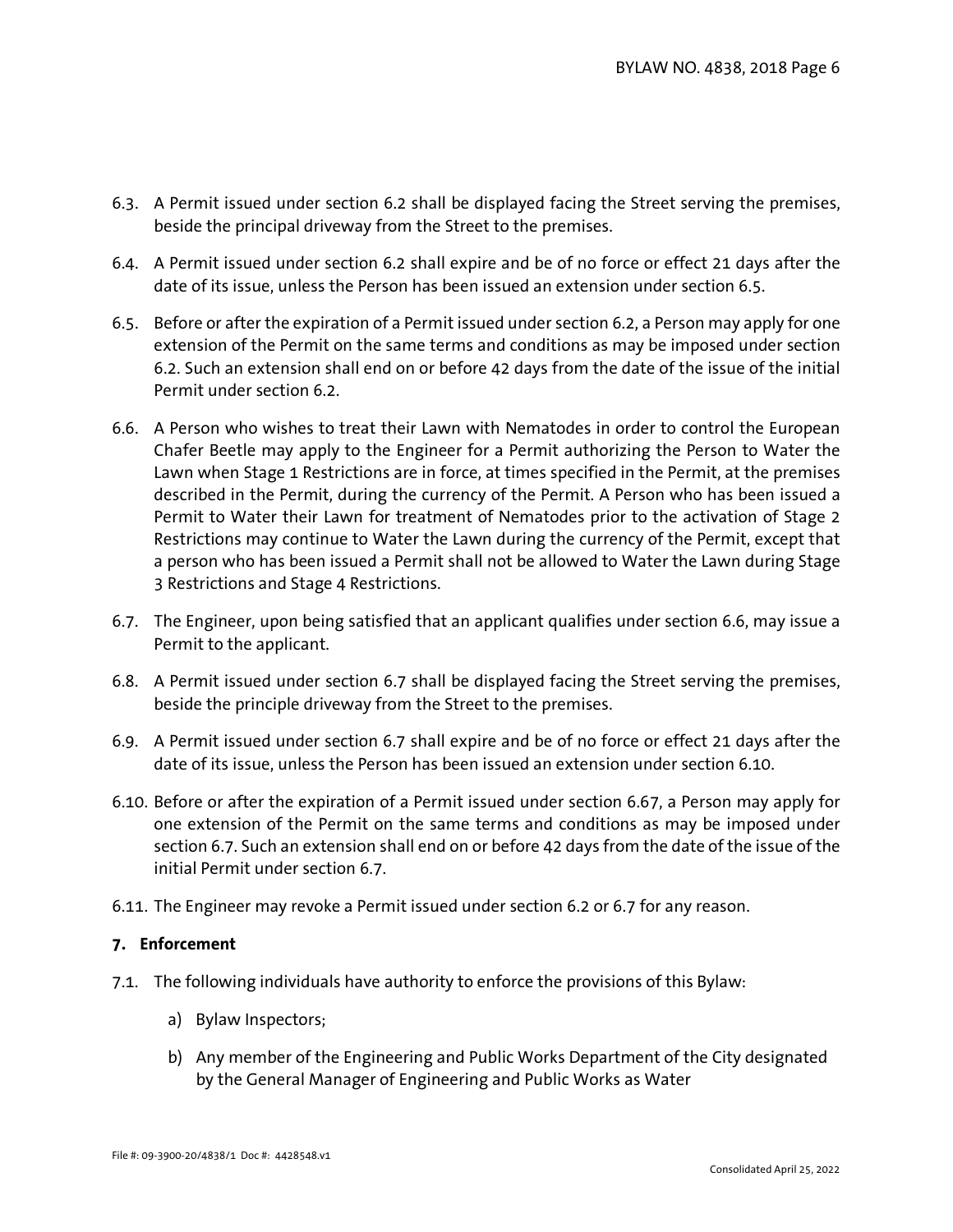Conservation/Urban Wildlife Officers for the purpose of enforcing the provisions of this Bylaw;

c) Special constables, officers or members of the Royal Canadian Mounted Police.

## **8. Fire Chief Authority**

In any area within the City where the fire hazard rating has been set at "extreme" for a minimum of three consecutive days, the Fire Chief for the City may issue a notice to the public identifying some or all of those areas within the City as areas where certain Water restrictions otherwise imposed under this Bylaw will be suspended for the period specified in the notice thereby allowing property owners and occupants to take measures to reduce the fire hazard to their property by watering their Lawn and gardens. Notice under this section may be given by Public Announcement or, where applicable, notice delivered to properties within the area or areas affected.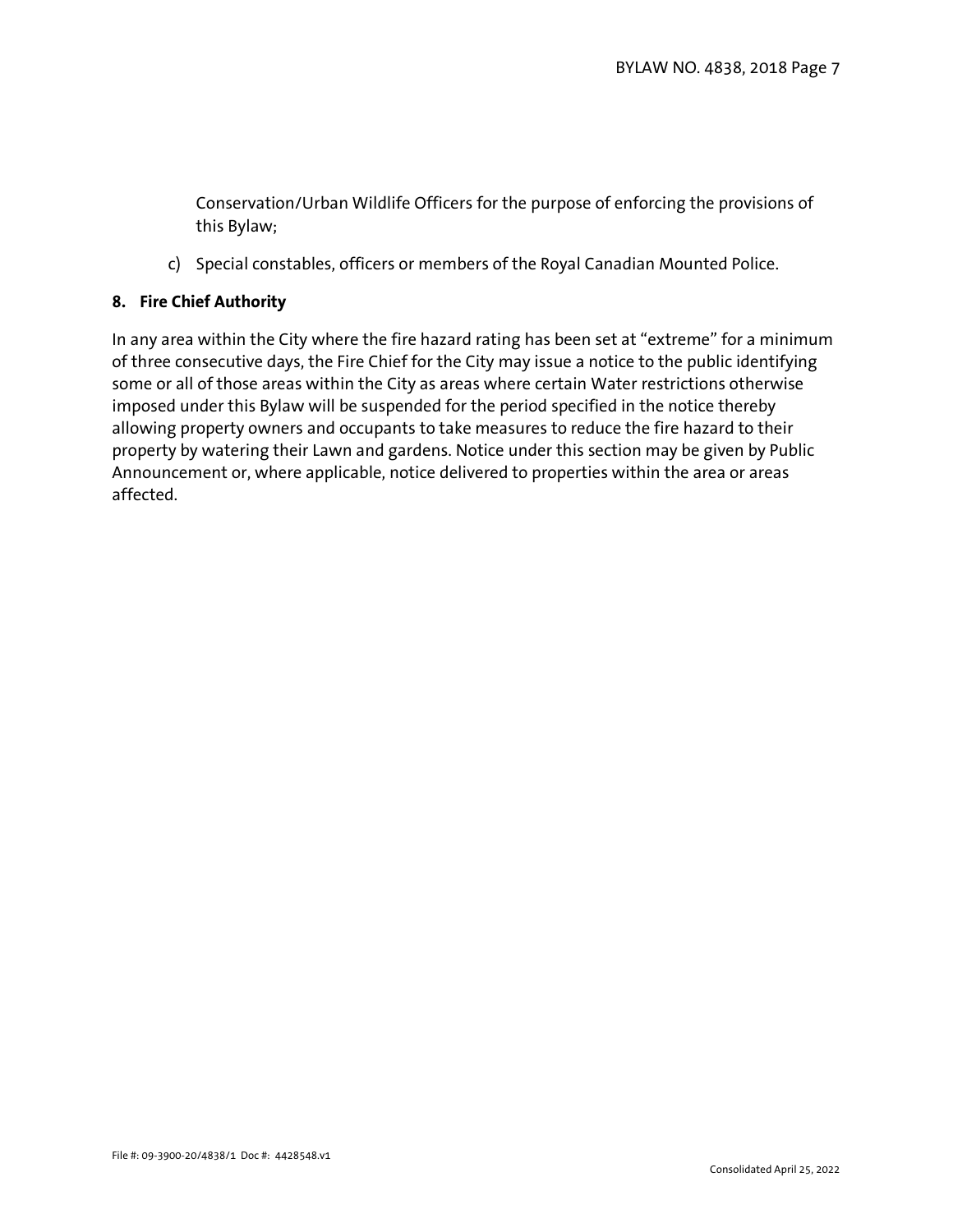## **9. Exemption for Health and Safety**

Notwithstanding any provision of this Bylaw, the City may use Water during any Restriction Stage, and is exempt from any restrictions contained herein, for activities that the City determines are necessary for the purpose of protecting public health or safety.

## **10. Offences and Penalties**

- 10.1. Every Person who violates any provision of this Bylaw, or who causes, permits or allows any act or thing to be done in violation of this Bylaw, or who neglects to do or refrains from doing anything required by a provision of this Bylaw, is guilty of an offence against this Bylaw and each day that a violation continues is deemed to be a separate offence against this Bylaw.
- 10.2. Every Person who violates a provision of this Bylaw, or who causes, permits, or allows an act or thing to be done in violation of a provision of this Bylaw, or who neglects to do or refrains from doing anything required by a provision of this Bylaw, is guilty of an offence and is liable, upon summary conviction, to a fine not exceeding the maximum set out in the *Offence Act*, as amended.
- 10.3. Any Person who is the registered owner, occupant, tenant, lessee or licensee of a property where a violation of this Bylaw occurs, or who appears to be the registered owner, occupant, tenant, lessee or licensee of a property where a violation of this Bylaw occurs and who was at the property at the time of the violation, is deemed to be a Person who has committed an offence as described in Section 10.1 and 10.2.

## **11. Severability**

If any section, subsection, clause or phrase of this Bylaw is, for any reason, held to be invalid by a court of competent jurisdiction, it will be deemed to be severed and the remainder of the Bylaw will remain valid and enforceable in accordance with its terms.

READ A FIRST TIME this 26th day of February, 2018

READ A SECOND TIME this 26th day of February, 2018

READ A THIRD TIME this 26th day of February, 2018

GIVEN FOURTH AND FINAL READING and the Seal of the Corporation affixed this 5th day of March, 2018.

\_\_\_\_\_\_\_\_\_\_\_\_\_\_\_\_\_\_\_\_\_\_\_\_\_\_\_\_\_\_\_\_\_\_\_ MAYOR

\_\_\_\_\_\_\_\_\_\_\_\_\_\_\_\_\_\_\_\_\_\_\_\_\_\_\_\_\_\_\_\_\_\_\_\_ CLERK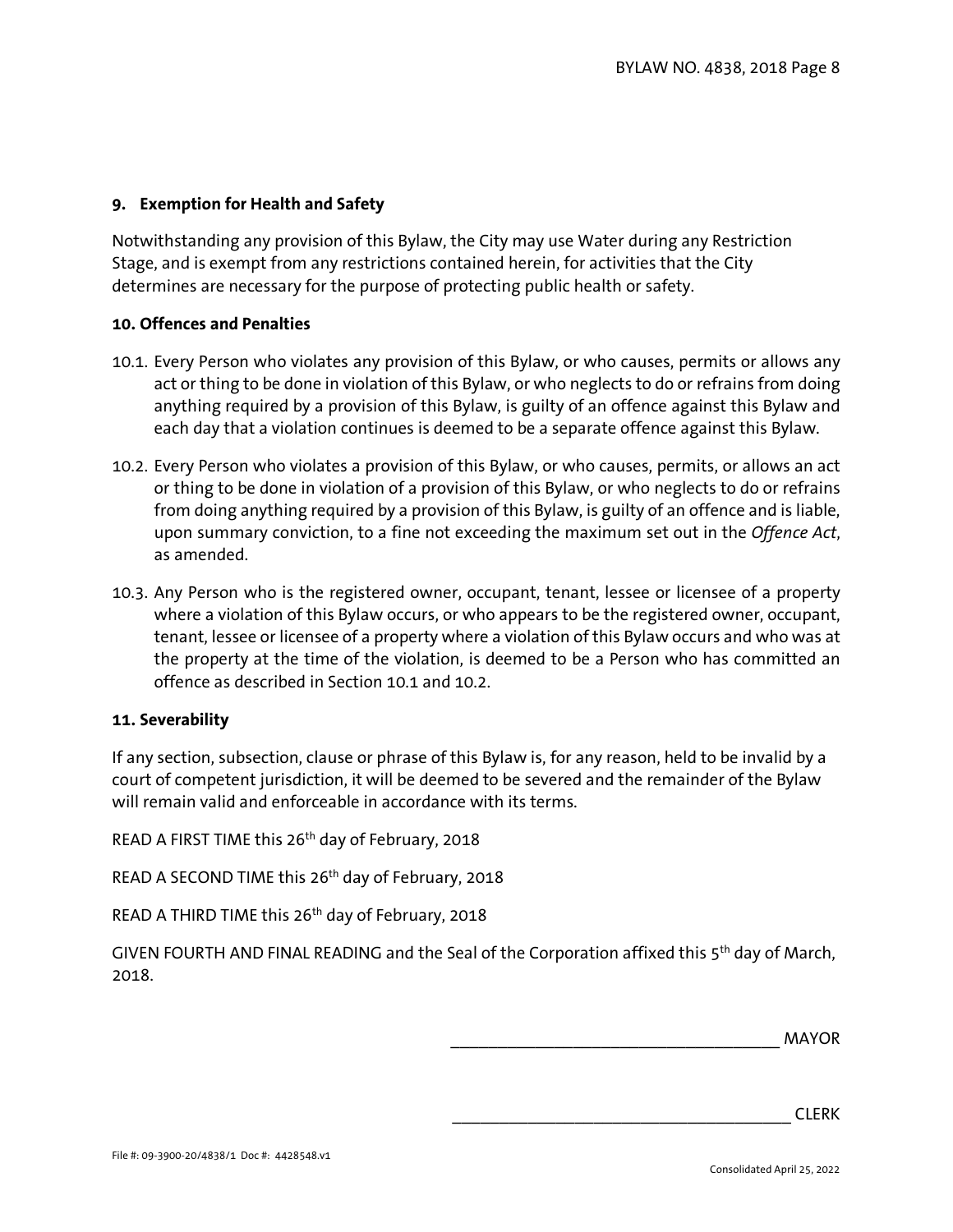## **SCHEDULE 1**

#### **DRINKING WATER CONSERVATION PLAN RESTRICTION STAGES**

#### **Part 1: Stage 1 Restrictions**

- 1.1.Subject to section 1.2 of this Schedule, when Stage 1 Restrictions are in force, no Person shall:
	- 1.1.1 Water a Lawn, except:
		- a) for properties zoned for residential use:
			- (1) with civic addresses ending in an even digit:
				- i. when applying Automatic Watering on Saturdays between the hours of 5:00 a.m. and 7:00 a.m.;
				- ii. when applying Manual Watering on Saturdays between the hours of 6:00 a.m. and 9:00 a.m.;
			- (2) with civic addresses ending in an odd digit:
				- i. when applying Automatic Watering on Sundays between the hours of 5:00 a.m. and 7:00 a.m.;
				- ii. when applying Manual Watering on Sundays between the hours of 6:00 a.m. and 9:00 a.m.;
		- b) for properties zoned for Non-residential Use or for combined Non-residential Use and residential use:
			- (1) with civic addresses ending in an even digit:
				- i. when applying Automatic Watering on Mondays between the hours of 4:00 a.m. and 6:00 a.m.;
				- ii. when applying Manual Watering on Mondays between the hours of 6:00 a.m. and 9:00 a.m.;
			- (2) with civic addresses ending in an odd digit:
				- i. when applying Automatic Watering on Tuesdays between the hours of 4:00 a.m. and 6:00 a.m.;
				- ii. when applying Manual Watering on Tuesdays between the hours of 6:00 a.m. and 9:00 a.m.;
	- 1.1.2 Water trees, shrubs, decorative gardens and planters:
		- a) applying Automatic Watering on properties zoned for residential use outside of the hours of 5:00 a.m. to 9:00 a.m. on any day;
		- b) applying Automatic Watering on properties zoned for Non-residential Use or combined Non-residential Use and residential use outside of the hours of 4:00 a.m. to 9:00 a.m. on any day;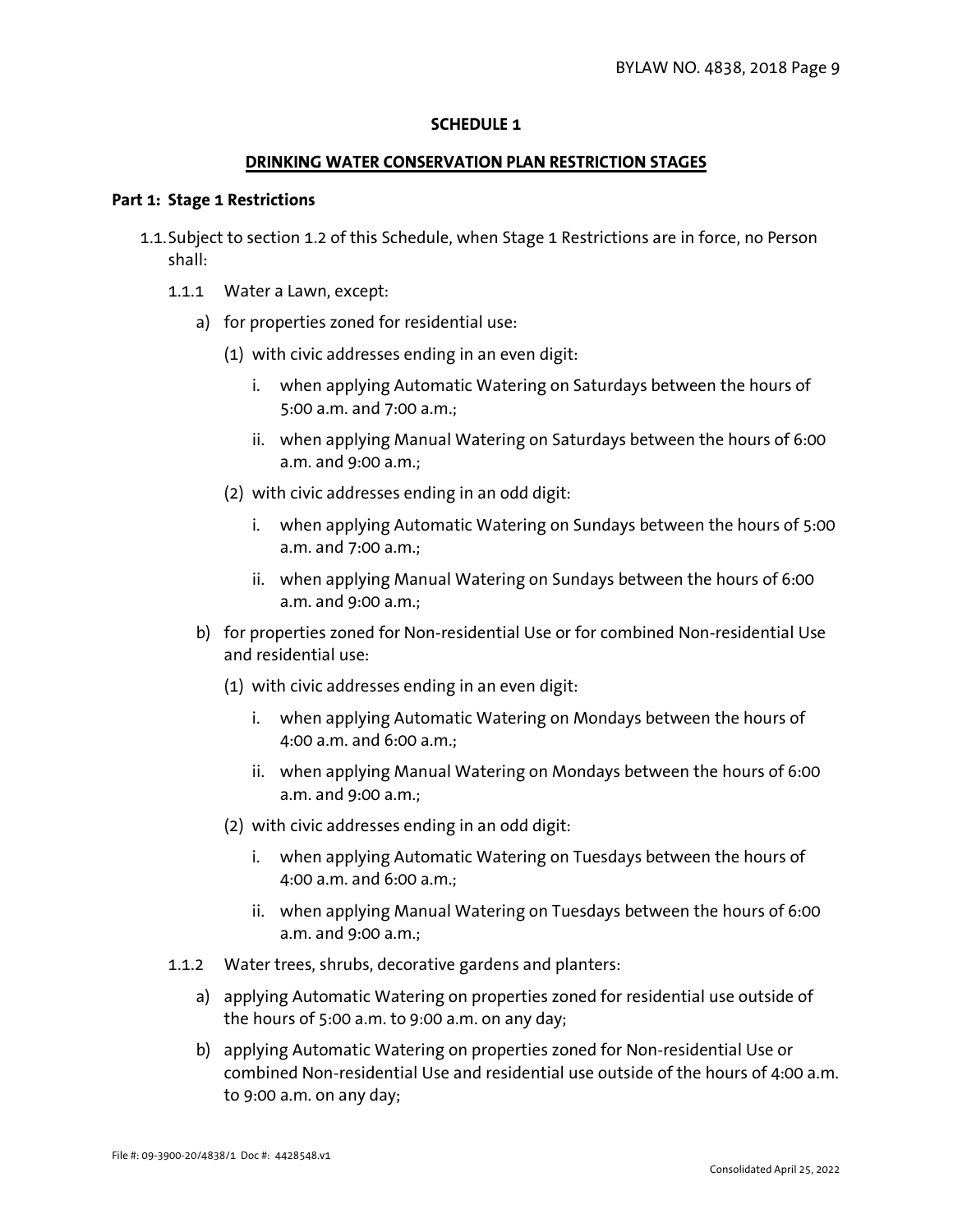- 1.1.3 use a hose providing Water without an equipped Automatic Shut-off Device at any time for any purpose;
- 1.1.4 allow Automatic Watering systems to be broken, leaking or misdirected on Impermeable Surfaces;
- 1.1.5 Water Soil-based Playing Fields outside of the hours of 7:00 p.m. to 9:00 a.m. on any day, except if the purpose is to Water over-seeded fields or Watering is done under a Water Management Plan approved by the City; or
- 1.1.6 Water Sand-based Playing Fields outside of the hours of 7:00 p.m. to 9:00 a.m. on any day, except if the purpose is to Water over-seeded fields or Watering is done under a Water Management Plan approved by the City.
- 1.2.Section 1.1 of this Schedule does not apply to:
	- 1.2.1 a Person who Waters a Lawn or landscaping at premises described in a valid and subsisting Permit, provided the Person is and has been at all times in compliance with the Permit;
	- 1.2.2 Watering of:
		- a) trees, shrubs, decorative gardens and planters if carried out by Manual Watering, or by Soaker Hose or Drip Irrigation;
		- b) Edible Plants; and
		- c) Golf Courses.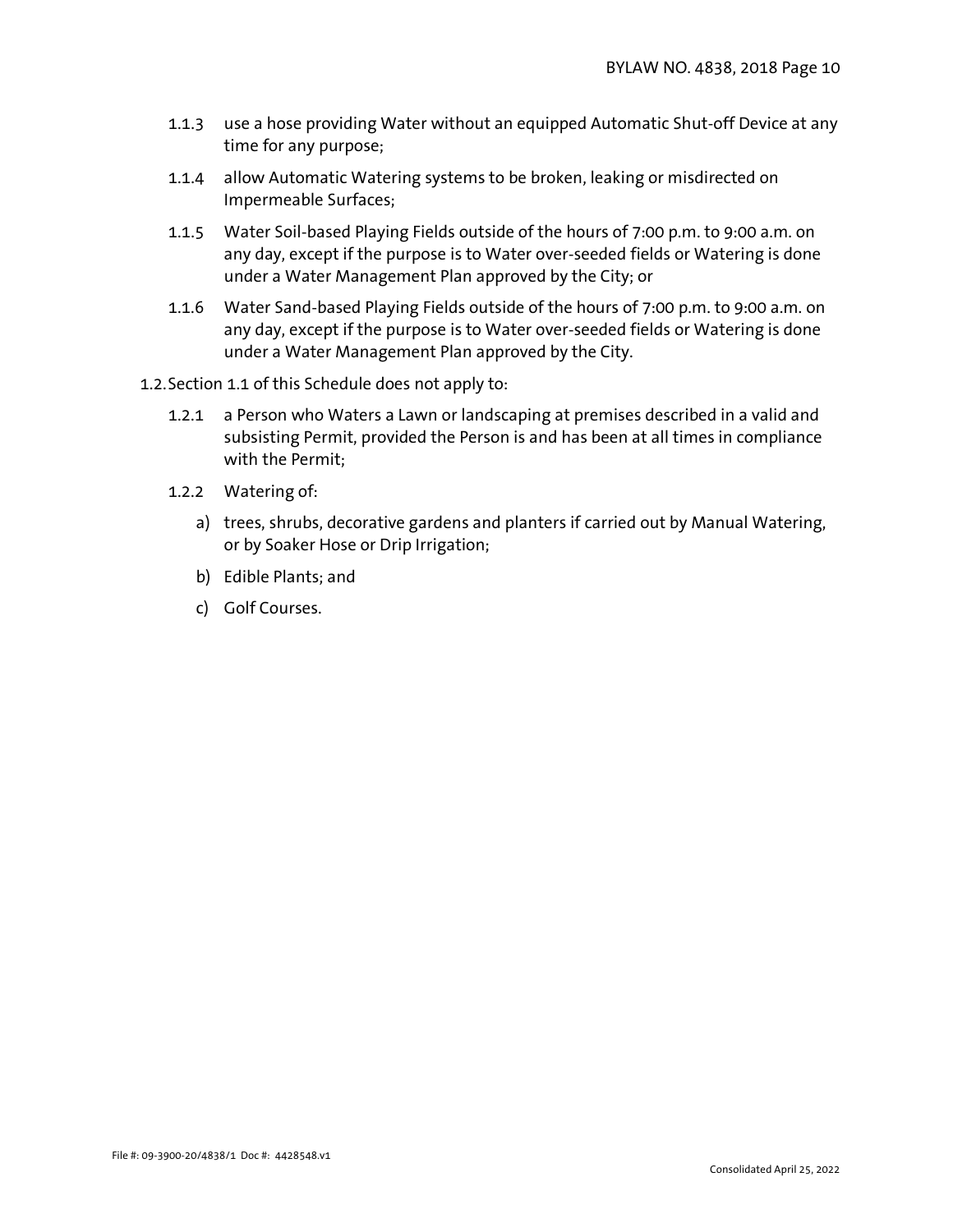## **Part 2: Stage 2 Restrictions**

- 2.1.Subject to section 2.2 of this Schedule, when Stage 2 Restrictions are in force, no Person shall:
	- 2.1.1 Water a Lawn;
	- 2.1.2 Water trees, shrubs, decorative gardens and planters:
		- a) applying Automatic Watering on properties zoned for residential use outside of the hours of 5:00 a.m. to 9:00 a.m. on any day;
		- b) applying Automatic Watering on properties zoned for Non-residential Use or combined Non-residential Use and residential use outside of the hours of 4:00 a.m. to 9:00 a.m. on any day;
	- 2.1.3 use a hose providing Water without an equipped Automatic Shut-off Device at any time for any purpose;
	- 2.1.4 allow Automatic Watering systems to be broken, leaking or misdirected on Impermeable Surfaces;
	- 2.1.5 use a hose providing Water to wash outdoor Impermeable Surfaces, unless the hose is equipped with an Automatic Shut-off Device and:
		- a) the purpose is to prepare the surface for painting or similar treatment;
		- b) the purpose is for the health or safety of any Person, or to prevent or control fires; or
		- c) washing of the surface is performed by a commercial cleaning service;
	- 2.1.6 top-up or fill aesthetic water features with Water;
	- 2.1.7 Water Soil-based Playing Fields over more than four days within a 7-day period and outside of the hours of 7:00 p.m. to 9:00 a.m., except if the purpose is to Water over-seeded fields or Watering is done under a Water Management Plan approved by the City;
	- 2.1.8 Water Sand-based Playing Fields outside of the hours of 7:00 p.m. to 9:00 a.m. on any day, except if the purpose is to Water over-seeded fields or Watering is done under a Water Management Plan approved by the City;
	- 2.1.9 Water fairways of Golf Courses over more than one day within a 7-day period, except if Watering is done in compliance with a Golf Course Water Management Plan; or
	- 2.1.10 operate a Water Play Park unless it is equipped with user-activated switches.
- 2.2 Section 2.1 of this Schedule does not apply to:
	- 2.2.1 a Person who Waters a Lawn or landscaping at premises described in a valid and subsisting Permit, provided the Person is and has been at all times in compliance with the Permit;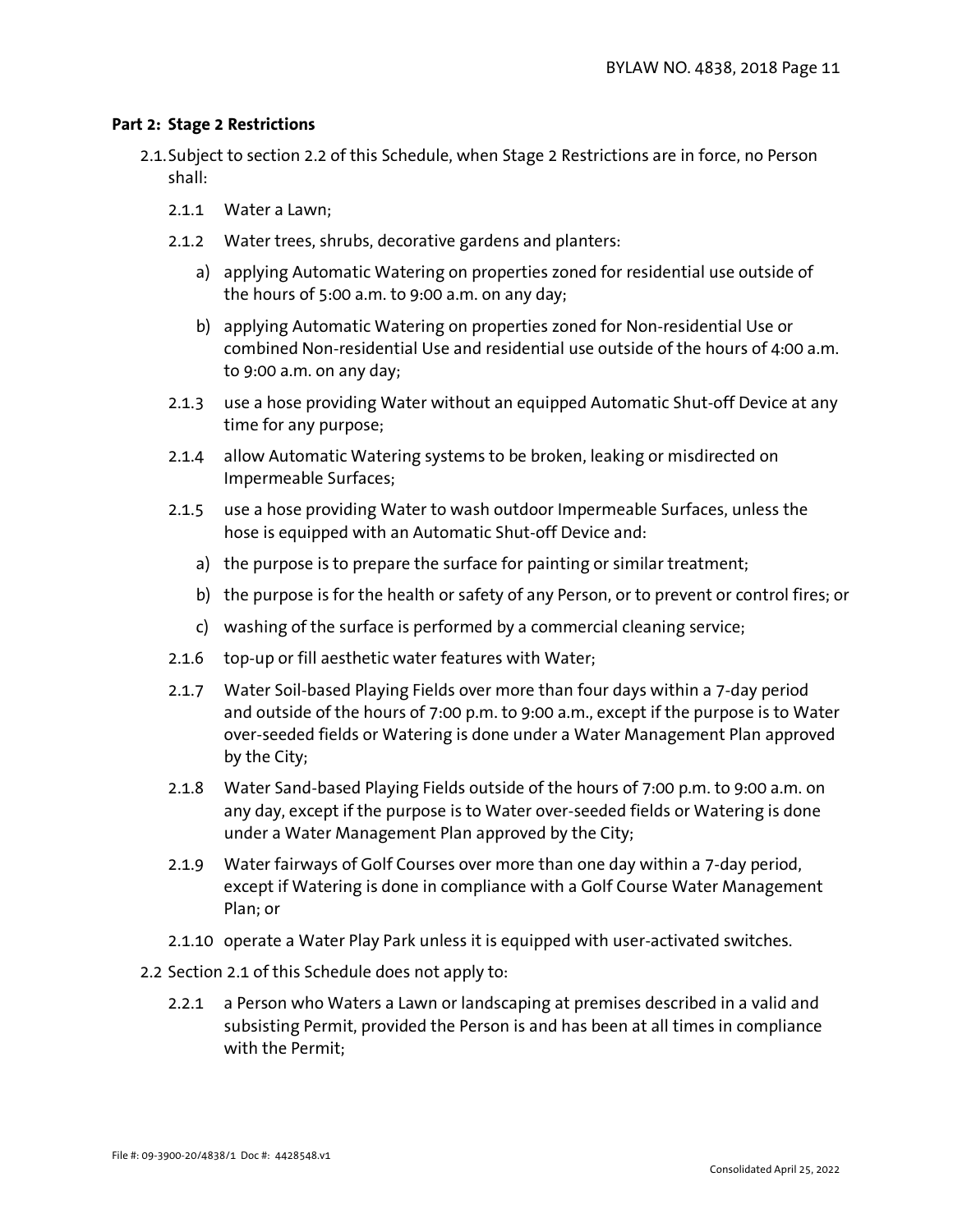# 2.2.2 Watering of:

- a) trees, shrubs, decorative gardens and planters if carried out by Manual Watering, or by Soaker Hose or Drip Irrigation; and
- b) Edible Plants.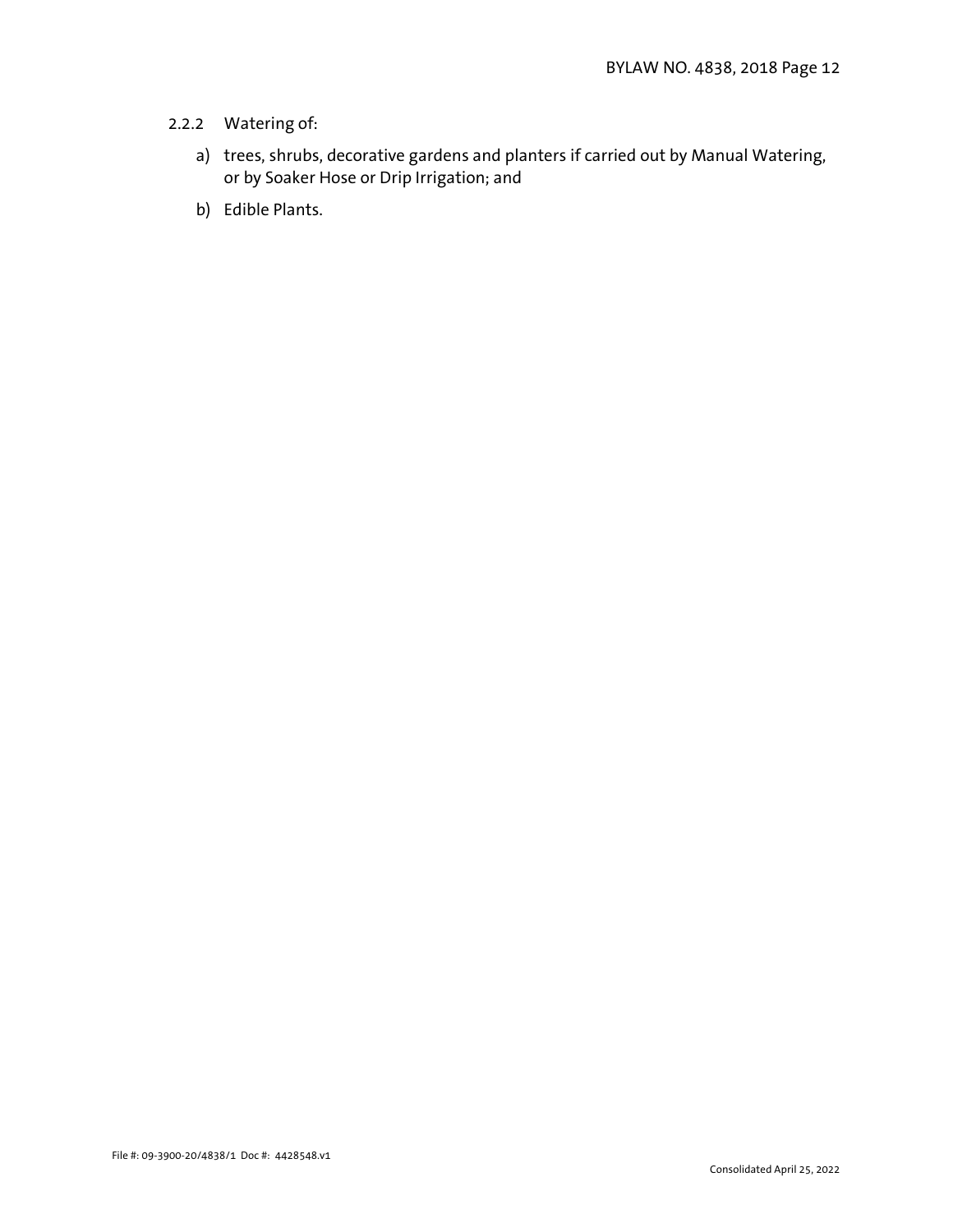## **Part 2: Stage 3 Restrictions**

- 3.1 Subject to Section 3.2 of this Schedule when Stage 3 Restrictions are in force, no Person shall:
	- 3.1.1 Water a Lawn;
	- 3.1.2 Water trees, shrubs, decorative gardens and planters, except:
		- a) if Watering is carried out by Manual Watering;
		- b) if Watering is carried out using Drip Irrigation;
	- 3.1.3 use a hose providing Water to wash boats or motor vehicles, unless the purpose of washing is to clean windows, lights, mirrors, license plates or boat engines for the purpose of safe operation;
	- 3.1.4 use a hose providing Water without an equipped Automatic Shut-off Device at any time for any purpose;
	- 3.1.5 allow Automatic Watering systems to be broken, leaking or misdirected on Impermeable Surfaces;
	- 3.1.6 use a hose providing Water to wash outdoor Impermeable Surfaces, unless the hose is equipped with an Automatic Shut-off Device and:
		- a) the purpose is to prepare the surface for painting or similar treatment;
		- b) the purpose is for the health or safety of any Person, or to prevent or control fires; or
		- c) washing of the surface is performed by a commercial cleaning service;
	- 3.1.7 top-up or fill aesthetic water features with Water;
	- 3.1.8 top-up or fill hot tubs or swimming pools with Water, unless the hot tub or swimming pool possesses a valid operating permit in compliance with the local health authority;
	- 3.1.9 operate a Water Play Park unless it is equipped with user-activated switches;
	- 3.1.10 Water fairways of Golf Courses, except if Watering is done in compliance with a Golf Course Water Management Plan;
	- 3.1.11 operate a commercial vehicle washing facility, except for:
		- a) facilities with an automatic vehicle wash system installed before November 1, 2017, and that operate on a basic wash and rinse cycle only;
		- b) facilities with an automatic vehicle wash system installed after November 1, 2017, and that operate on a water recycling system that achieves a minimum 60% water recovery rate over the full wash cycle;
		- c) hand wash and self-service facilities that operate using high-pressure wands or brushes that achieve a maximum flow rate of 11.4 litres per minute;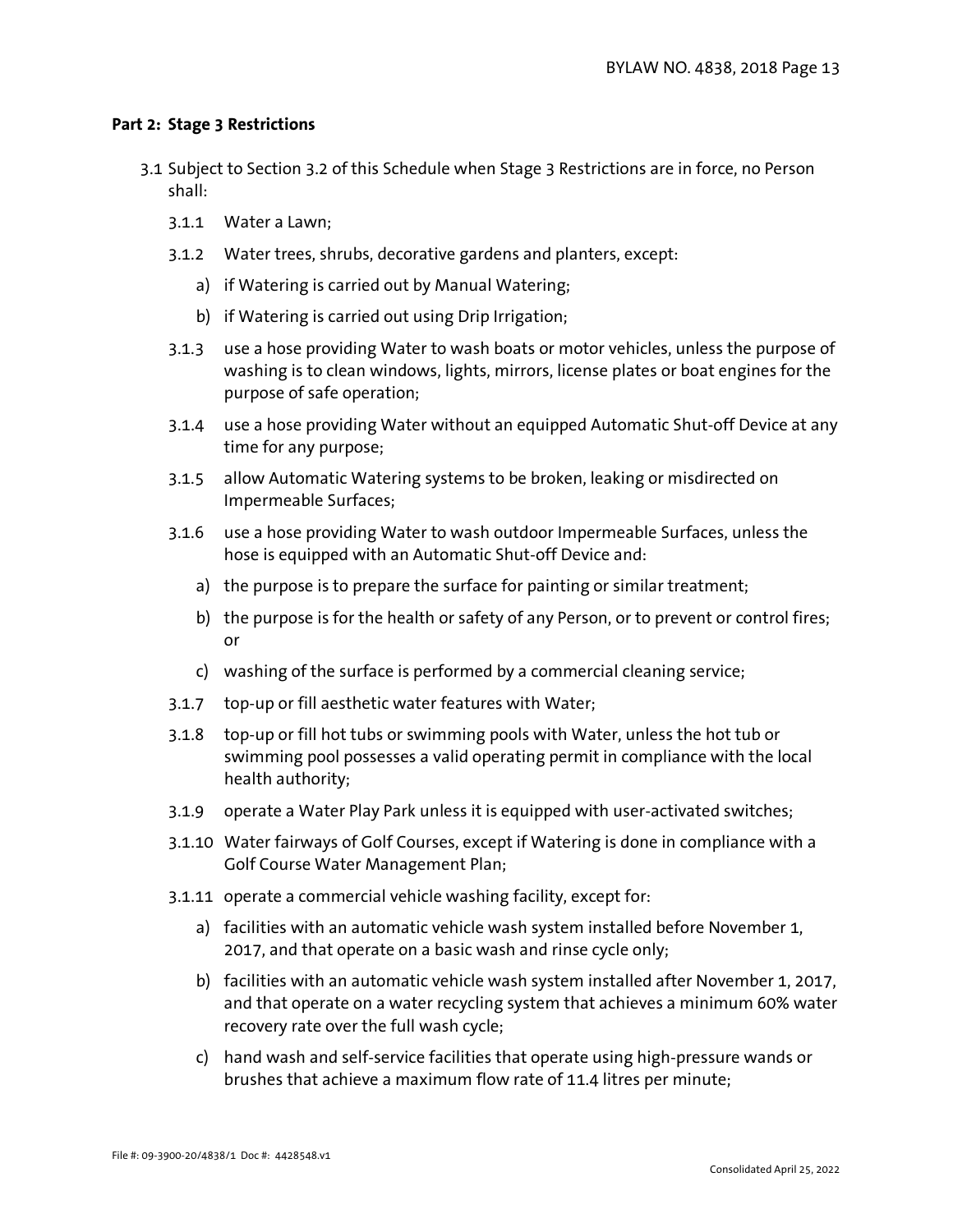- 3.1.12 Water Soil-based Playing Fields over more than three days within a 7-day period and outside of the hours of 7:00 p.m. to 9:00 a.m., except if the purpose is to Water over-seeded fields or Watering is done under a Water Management Plan approved by the City; or
- 3.1.13 Water Sand-based Playing Fields over more than five days within a 7-day period and outside of the hours of 7:00 p.m. to 9:00 a.m., except if the purpose is to Water over-seeded fields or Watering is done under a Water Management Plan approved by the City.
- 3.2.Section 3.1 of this Schedule does not apply to the Watering of Edible Plants.